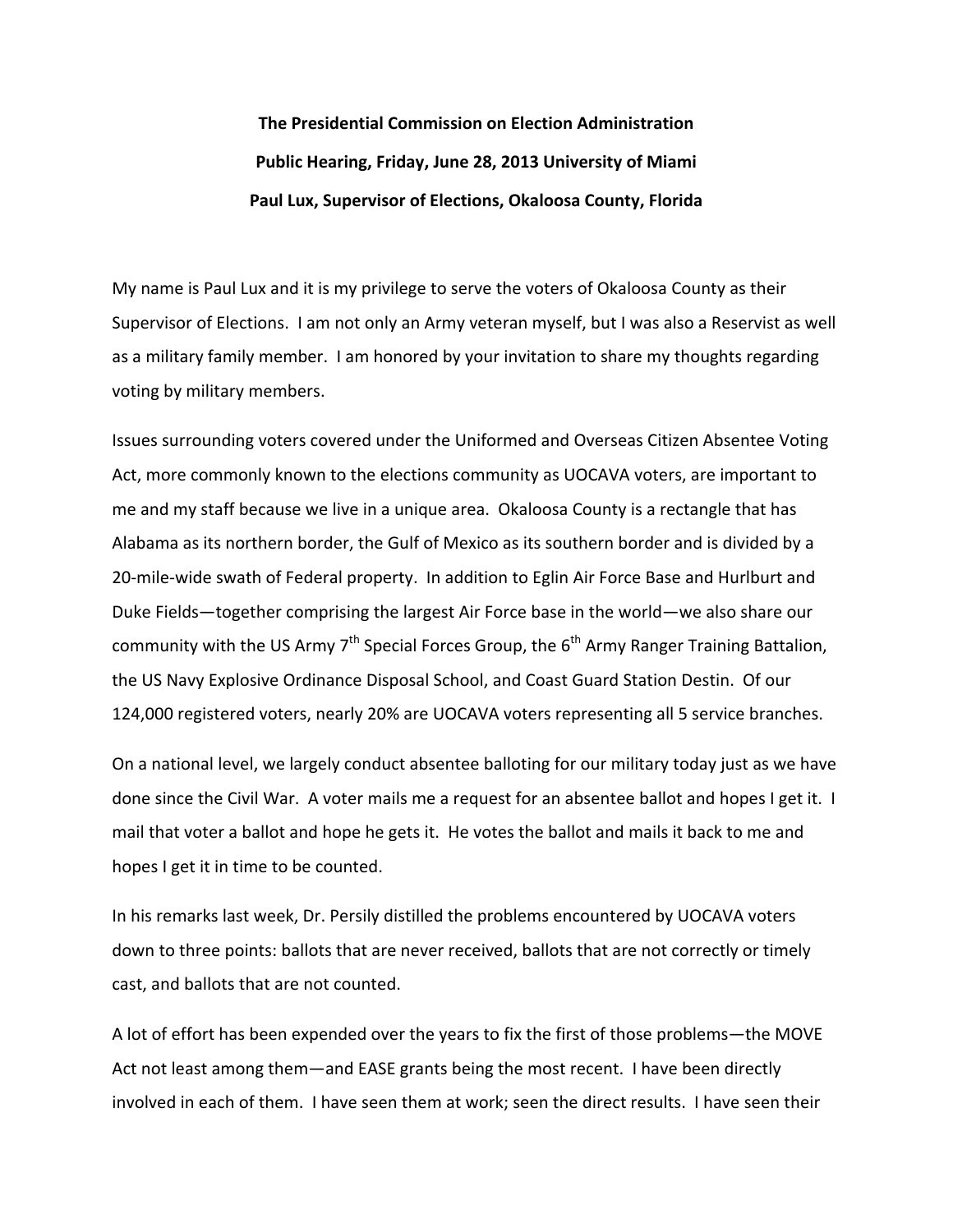shortcomings, too. I would submit to you that with few exceptions, any UOCAVA voter who wanted a ballot got a ballot in 2012.

One can't legislate UOCAVA voters correctly casting their ballots—they either follow the instructions provided or they don't. Many of the reasons for which ballots are not counted can be attributed directly to the voter. Ballots should be signed by the voter, not a spouse—even with a power of attorney. Ballots, at least in Florida, cannot be returned by fax if the voter is not overseas. In order to ensure votes are counted as cast, ballots should be marked correctly.

Ballots being timely cast usually have a direct correlation to requests being timely filed and ballots being delivered as soon as possible. Federal law requires all jurisdictions to mail or e‐ mail ballots to all UOCAVA voters with a request on file not later than 45 days before any Federal election. My office routinely exceeds that deadline by 5 days or more—mailing and e‐ mailing ballots out 50 or more days prior. But if we don't have a request on file, we have less time to get a ballot to that voter. That means the voter has less time to return the ballot to election officials. This is more problematic for those serving in harm's way. Voters in forward‐ deployed areas receive mail less frequently and have more problems getting mail out.

There are a myriad of problems that can cause a ballot to not be counted; I would like to highlight the most prevalent. Many voters send in Federal Write-in Absentee Ballots—FWABs in our vernacular—without first having a request on file. These ballots cannot be counted in many jurisdictions. Ballots received after election day for stateside voters and after the 10‐day period for overseas voters cannot be counted in many jurisdictions. Yes, we really do verify signatures on absentee ballot certificates before ballots are counted.

Looking forward from here, I would offer the following advice:

First, continue to expand opportunities to make ballots available electronically. It is really hard to beat how fast electronic delivery can put a ballot in a voter's hands. Eliminating the first half of the problem is winning half the battle.

Second, expand efforts to educate UOCAVA voters on the state‐specific requirements and help them understand the most common reasons ballots are rejected. The Federal Voting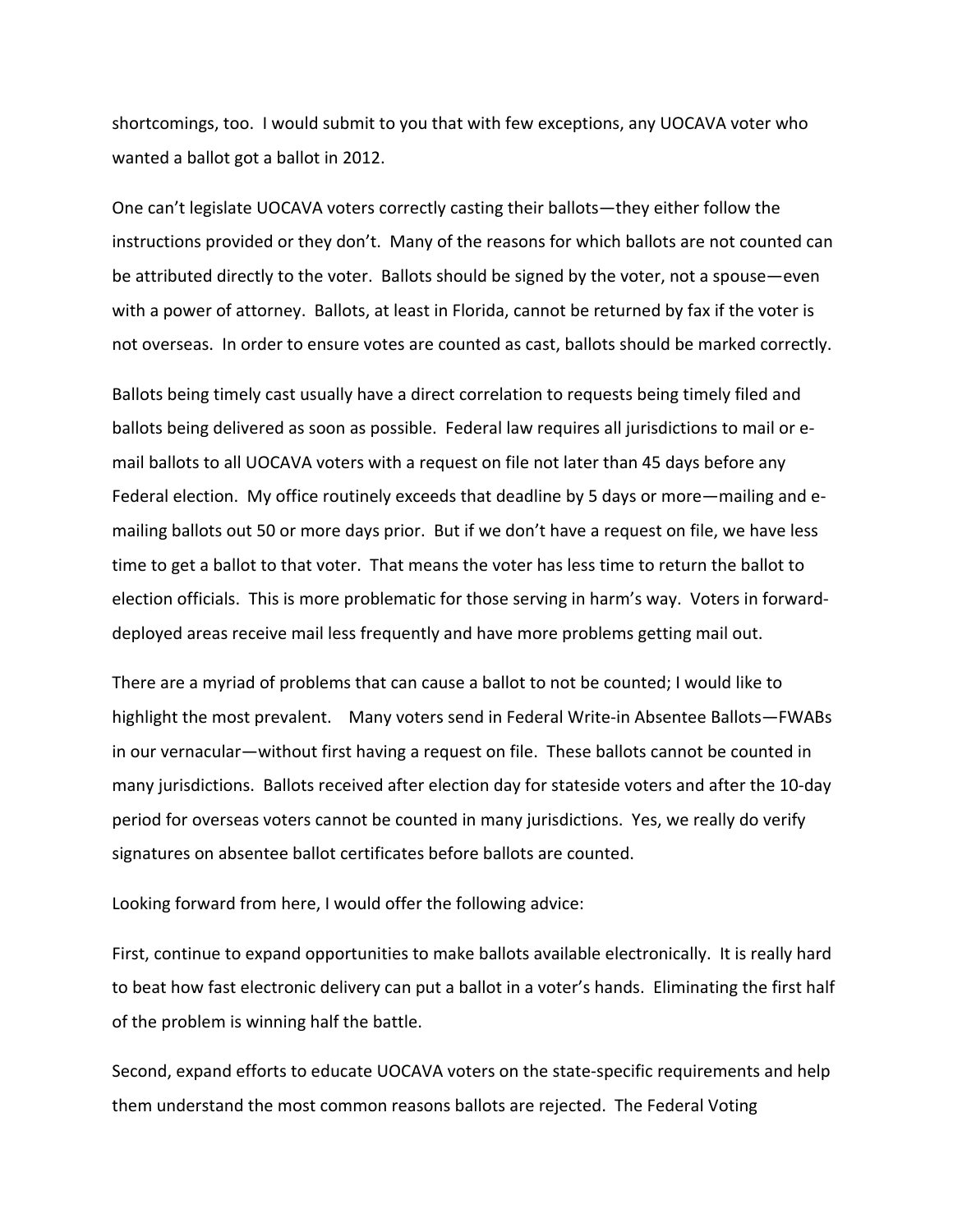Assistance Program has been working hard for this goal, but laws can change annually. What remains unchanged is the fact that uniformed service members can't use the FPCA to register in the state they reside. Some states do not accept FWABs as a registration document. Voting Assistance Officers—the VAO's at virtually every level of the military organization—need to be able to impart these important differences to those seeking their assistance. Emphasize that absentee ballot requests should be submitted as early as possible! Ensure that any troops being deployed—especially during Presidential election years—are specifically afforded the opportunity to register and request an absentee ballot as part of deployment processing.

Third, encourage more states to adopt laws that are UOCAVA‐friendly. Florida, in recent years, has expanded the use of FWABs, extended late registration for those returning from combat, and allowed for the complete ballot—not just Federal races—to be counted for 10‐day overseas absentee ballots. I commend my legislative delegation from Okaloosa County for spearheading efforts to make these changes. I would like to see all 50 states make similar considerations for UOCAVA voters.

Finally, and no surprise to those who know my passion for aiding our hardest‐to‐reach voters, encourage and conduct more pilot projects that facilitate the electronic return of absentee ballots from UOCAVA voters.

Florida law currently allows overseas voters to return voted ballots via fax, so we can e‐mail those voters a ballot that can be printed out, voted, and faxed back. However, one of the recurring problems we encounter—especially in big elections—is how few voters today have access to a fax machine. There is no FedEx in the Green Zone in Baghdad. The guy in the foxhole in Afghanistan does not have either a printer or a fax machine. He does have internet access, however. I know this because I get e-mail from him. We have to find a way to leverage web-based technologies to create a system that can help these voters. The service of those defending our freedoms should not be rewarded by being disenfranchised.

I'm not necessarily advocating "pure" internet voting, and I'm certainly not advocating allowing electronic return without any type of security measures; but opponents of electronic ballot return would prefer to not even have the conversation. The scope of the VOI project in 2000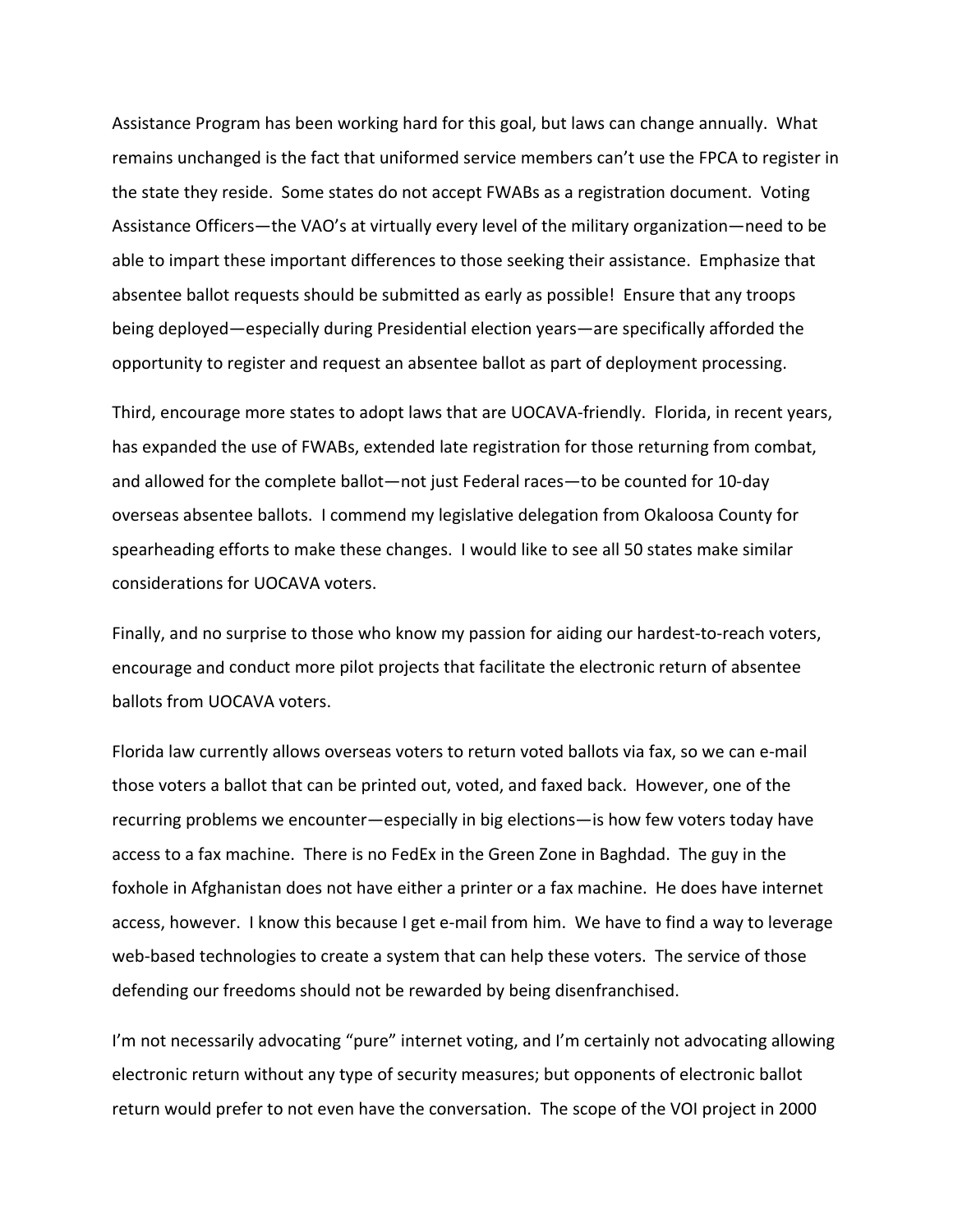was too limited to provide data worth studying. The SERVE project in 2004 was cancelled due to a lack of political will in Washington D.C. Tired of waiting for a government solution, Okaloosa County created the Okaloosa Distance Balloting Pilot Project—a kiosk‐based system that was a good proof‐of‐concept. EASE grants—research grants from 2011—helped further electronic ballot delivery but specifically prohibited using those funds to develop any system that would return a marked ballot electronically.

When I spoke at a symposium hosted by NIST and the EAC back in February, I asked for help from the very people who oppose this idea. UOCAVA voters need this. UOCAVA voters want this. We will get there with or without the help of our detractors; but we would prefer to do this with their help and expertise.

I would like to thank you again for the opportunity to speak to you today, and I will be happy to answer any questions.